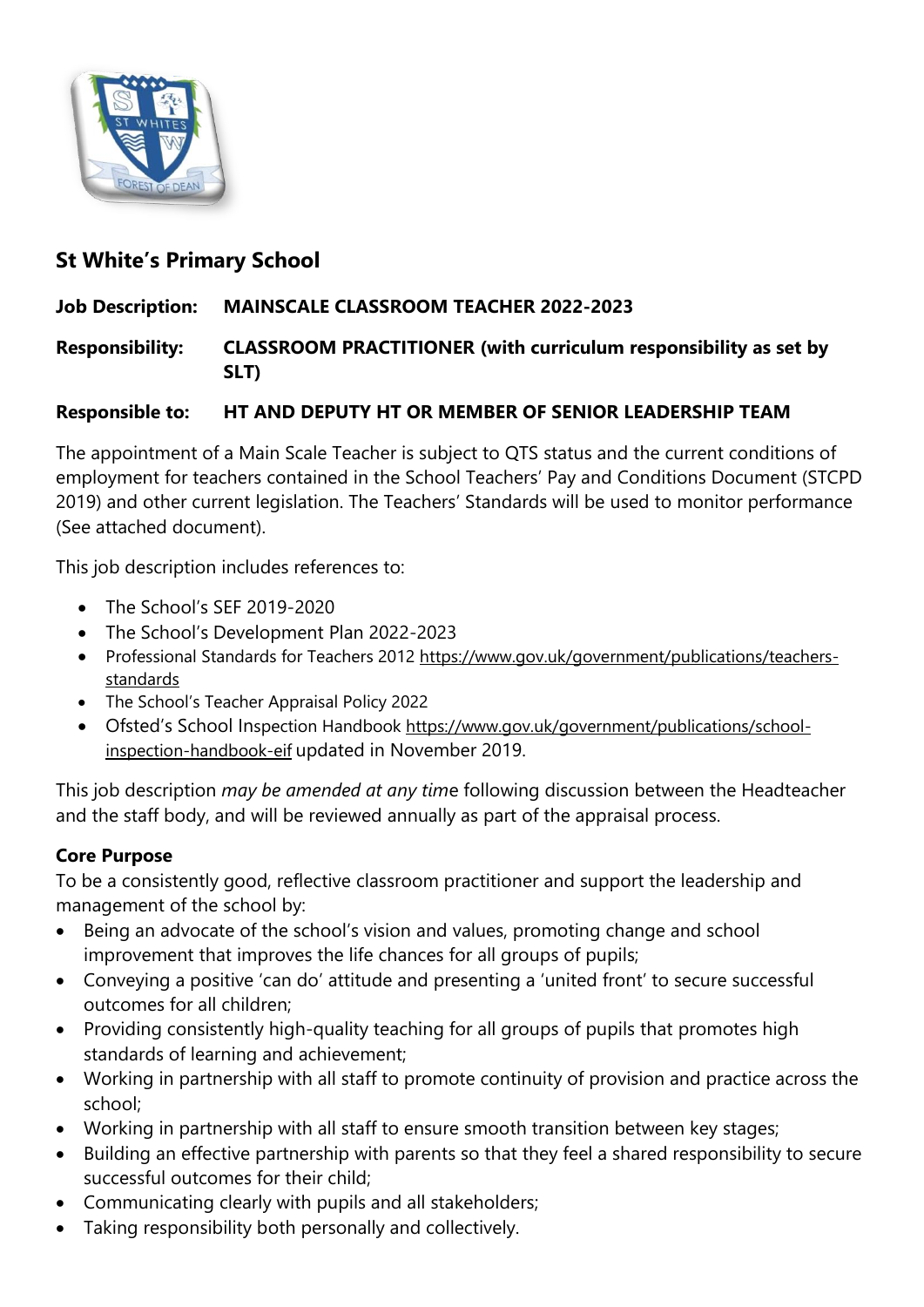## **Professional Knowledge, Understanding and Skills**

The teacher will:

- Have strong subject knowledge of the primary, and early years, curriculum;
- Keep their knowledge, skills and understanding up to date, through CPD provided and CPD independently sought;
- Continually be reflective, critically evaluating their own practice;
- Provide quality educational provision for all groups of pupils and demonstrate effective practice for raising pupils' achievement;
- Promote pupils' spiritual, moral, social and cultural development and positive behaviours, including learning behaviours, through high quality provision;
- Have a good understanding of the links between local and national data;
- Have high expectations of standards and behaviour.
- Have an understanding of what constitutes good practice and high standards in teaching and learning across the primary phases;
- Be able to independently achieve the Teacher's Standards;
- Be able to share good practice with colleagues;
- Be a role model to pupils and all stakeholders;
- Have a positive approach to behaviour management, using the school's behaviour policy for guidance;
- Be willing to use a variety of teaching strategies to engage all learners;
- Have a good knowledge of how scaffolding can support the learning of all pupils and put this into practice;
- Commit to the personal welfare and safeguarding of all children, including having a sound knowledge of child protection;
- Have an understanding of how the curriculum supports the ethos and values of the school;
- Have an ability to make cross curricular links and use these to enhance learning.

## **Planning and Assessment**

The teacher will:

- Have a thorough knowledge of all pupils' in the class, understanding their starting points and capabilities;
- Generate planning for the class that identifies priorities and targets, ensuring that all groups of pupils achieve high standards and make at least good progress;
- Assess, plan and deliver teaching and learning, consistently monitoring and reviewing outcomes to secure progress of pupils;
- Develop an understanding of how to think creatively and imaginatively to anticipate and solve problems and identify opportunities for pupils to succeed;
- Plan learning that gives pupils the knowledge to see what should be cherished, challenged or created and the courage, enthusiasm, commitments and communication skills to do something about it;
- Develop an understanding of how to use current research findings to inform practice.

## **Key Tasks and Responsibilities**

*The responsibilities of the post are to be performed in accordance with the provisions of the most up to date edition of the School Teachers' Pay and Conditions document 2019, and within the range of teachers' duties set out in that document.*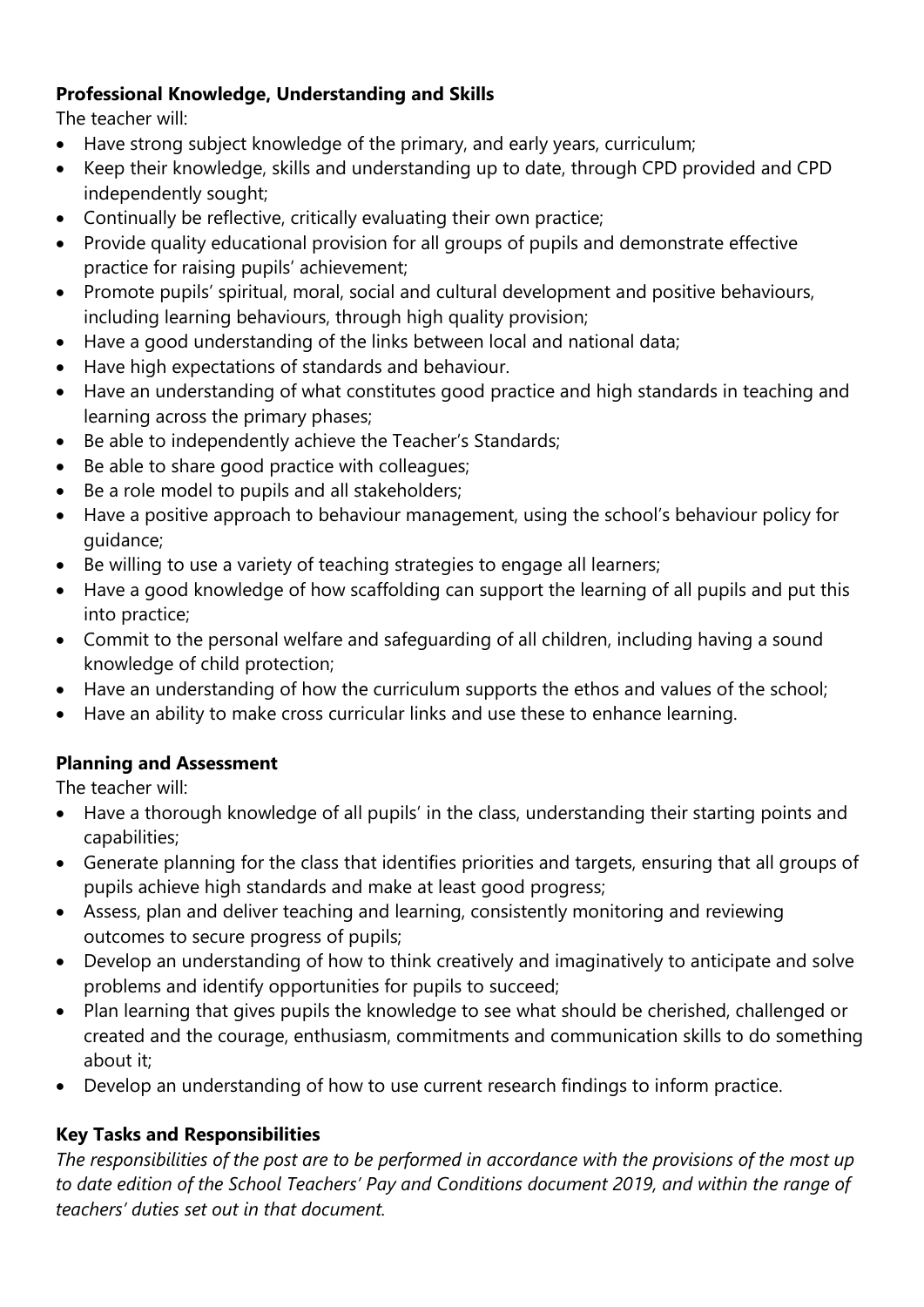The teacher will:

- Support the Headteacher in promoting the ethos, vision and values of the school;
- Create and manage a caring, supportive, purposeful and stimulating environment which is conducive to children's learning;
- Plan and prepare lessons in order to deliver the National Curriculum programmes of study, ensuring that there is breadth and balance in all subjects while drawing upon prior learning to make links and deepen knowledge and understanding;
- Use the School's 'assess, plan, do, review' cycle to help identify and overcome barriers to pupils' learning;
- To identify clear learning objectives and learning outcomes, with appropriate scaffolding, challenge and high expectations;
- Maintain good order and discipline among the pupils, safeguarding their physical and mental health and safety;
- Ensure the safeguarding of all pupils through the implementation of effective policies and procedures in accordance with the KCSiE September 2018 and the WTtSC July 2018
- Ensure that pupils develop good learning behaviours in order to learn more effectively and with increasing independence.
- Organise and manage groups or individual pupils ensuring appropriate scaffolding is provided to allow all pupils to access the learning;
- Plan opportunities to develop the social, emotional and cultural aspects of pupils' learning;
- Maintain a regular system of monitoring, assessment, record-keeping and reporting of children's progress;
- Prepare appropriate records for the transfer of pupils to new classes or phases;
- Ensure support staff are used effectively, including parent helpers, and that they fully understand their roles and responsibilities in enhancing the learning of all groups of pupils;
- Actively participate and contribute in staff meetings as required;
- Contribute to the development and co-ordination of a particular area of the curriculum, as required:
- Be part of a whole school team, actively involved in decision-making on the preparation and development of policies and programmes of study, teaching materials, resources, methods of teaching and pastoral arrangements;
- Ensure that the school policies are reflected in daily practice;
- Communicate and consult with parents over all aspects of their children's education academic, social and emotional;
- Liaise with outside agencies when appropriate e.g. Educational Psychologist, Advisory Teaching Service;
- Continually develop professionally, maintaining a portfolio of training undertaken and integrating developments into pedagogy;
- Meet with parents and appropriate agencies, so that both are able to contribute positively to the education of the pupils concerned;
- Promote the welfare and wellbeing of pupils and to support the school in safeguarding pupilsthrough relevant policies and procedures;
- Promote equality as an integral part of the role and to treat everyone with fairness, respect and dignity;